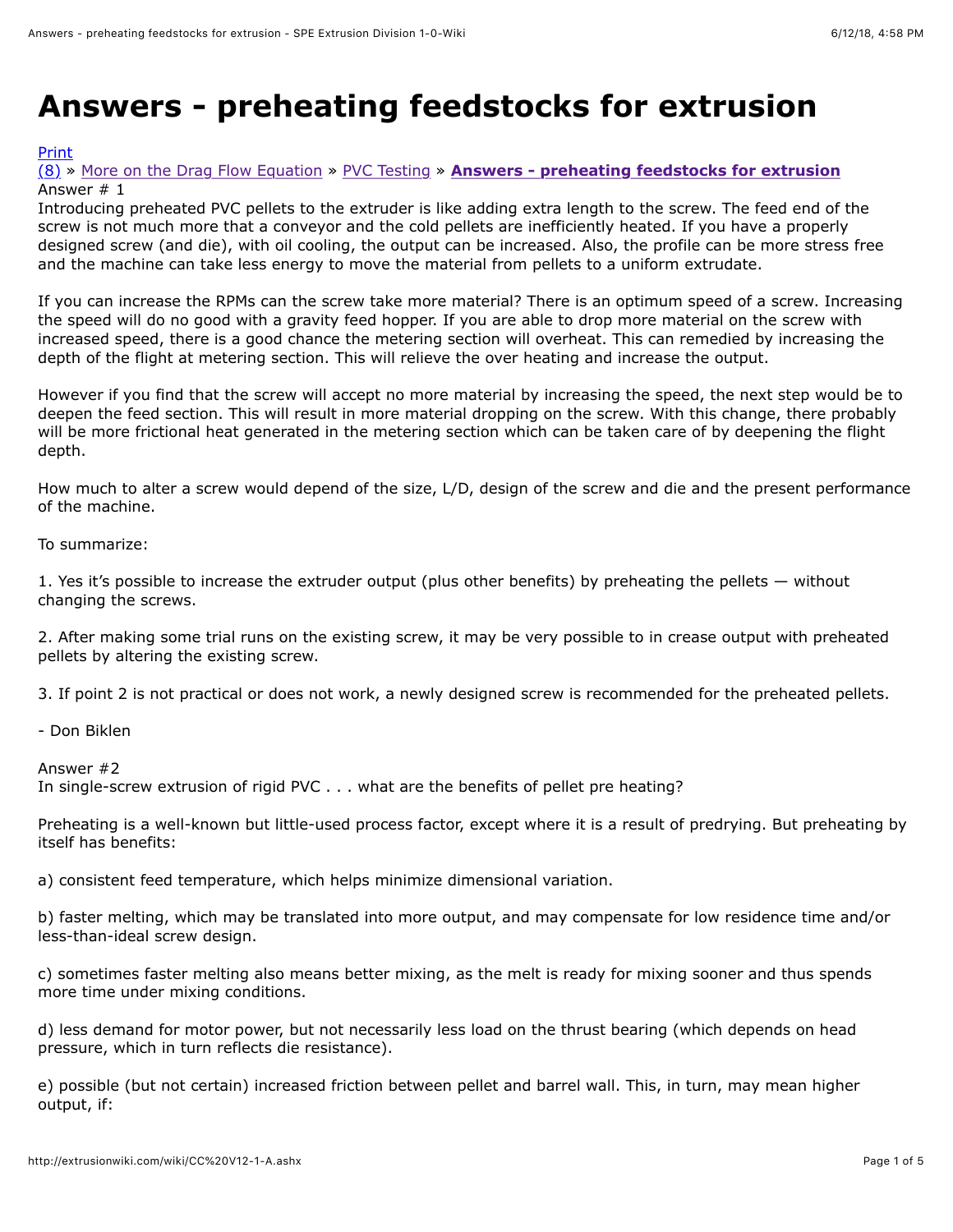1. The increased friction gives better "bite" (intake per rpm), AND rate was other wise limited by such intake.

2. The improved bit changes pressure in the feed and early melting zones and improves a surging situation which had been the rate limit.

3. The improved bite allows lower rpm to get the same output. This may mean a lower melt temperature as the screw is turning more slowly. Thus, if overheating and/or down stream cooling were limits to rate, a com promise rpm might be found lower than before, but at a higher output than before.

Remember to be careful with rate-increasing ideas, as the thing you are working on may not be the thing that limits rate.

As for screw design, the basic change made by preheating is the reduction of the energy needed to soften and melt. Therefore, feed zones can be shorter, with the gain used either in compression or metering, or divided between them. This holds for barrier screws as well as standard three-zone screws, but not for the special screws used with grooved barrels.

Preheating is such an easy thing to do, at least on an experimental basis, that it should be tried with existing screws over a range of preheat and rear-barrel temperatures, before any new or altered screw is considered. Then, even if a screw change is indeed indicated, there will be some real data on which to base the change.

#### - Allan L. Griff

#### Answer #3

The melting capacity of an extruder is inversely proportional to the energy required to heat each pound of resin from feed temperature (room temperature) to extrudate temperature. A higher feed temperature would require less energy generation from the extruder, consequently more material can be melted by the same amount of energy (from the extruder).

However, a reduction in energy requirement is not the only benefit of preheating. For instance, preheating can solve surging problems by enhancing the melting process in the extruder and reducing the likelihood of plugging the channel with unmelted plastic. Also, as preheating facilitates melting, mixing quality will be greatly enhanced due to the absence of unmelt in the extrudate and the increased residence time in the melt pool. Existing extrusion equipment can immediately benefit from preheating. Since it completes melting earlier than under normal feeding conditions screw speed can be in creased to yield a higher production rate. This will cause melting to be completed closer to the die, as was the case without preheating, and yield an extrudate equivalent in melt quality to that obtained without preheating but at lower production rate.

Naturally, a new screw design can optimize the benefits of preheating. Since a pre heated feed requires less heat for melting, the compression ratio of the screw can be lower and the channel deeper. Furthermore, feed temperature greatly effects resin properties. Prominent among these parameters is the dependence of the coefficient of friction on feed temperature. Feed section geometry should be altered to take full advantage of these changes in resin properties. Subsequently, a change in the feed section of the screw will require alteration in the design of the whole screw.

## - Dr. Imrich Klein

## Answer #4

The extruder power equals the sum of the energy required to heat the polymer to the melt temperature, the work required to pressurize the polymer, the heat lost (or gained) through the extruder barrel and the mechanical losses in the extruder drive. If you define a well designed screw as one which allows the extruder to run adiabatically at the required rate, temperature and pressure, then you will probably require a different screw for operation with heated pellets than for operation with unheated pellets. You can also expect less energy input in the melting zone of the screw and less extruder power. If the drop in energy input at the melting zone exceeds the energy input in heating the pellets, your melt temperature would tend to be lower and it would be possible to increase thruput by increasing the screw speed. The converse is true if the drop in energy input in the melting zone is less than the energy input in heating pellets.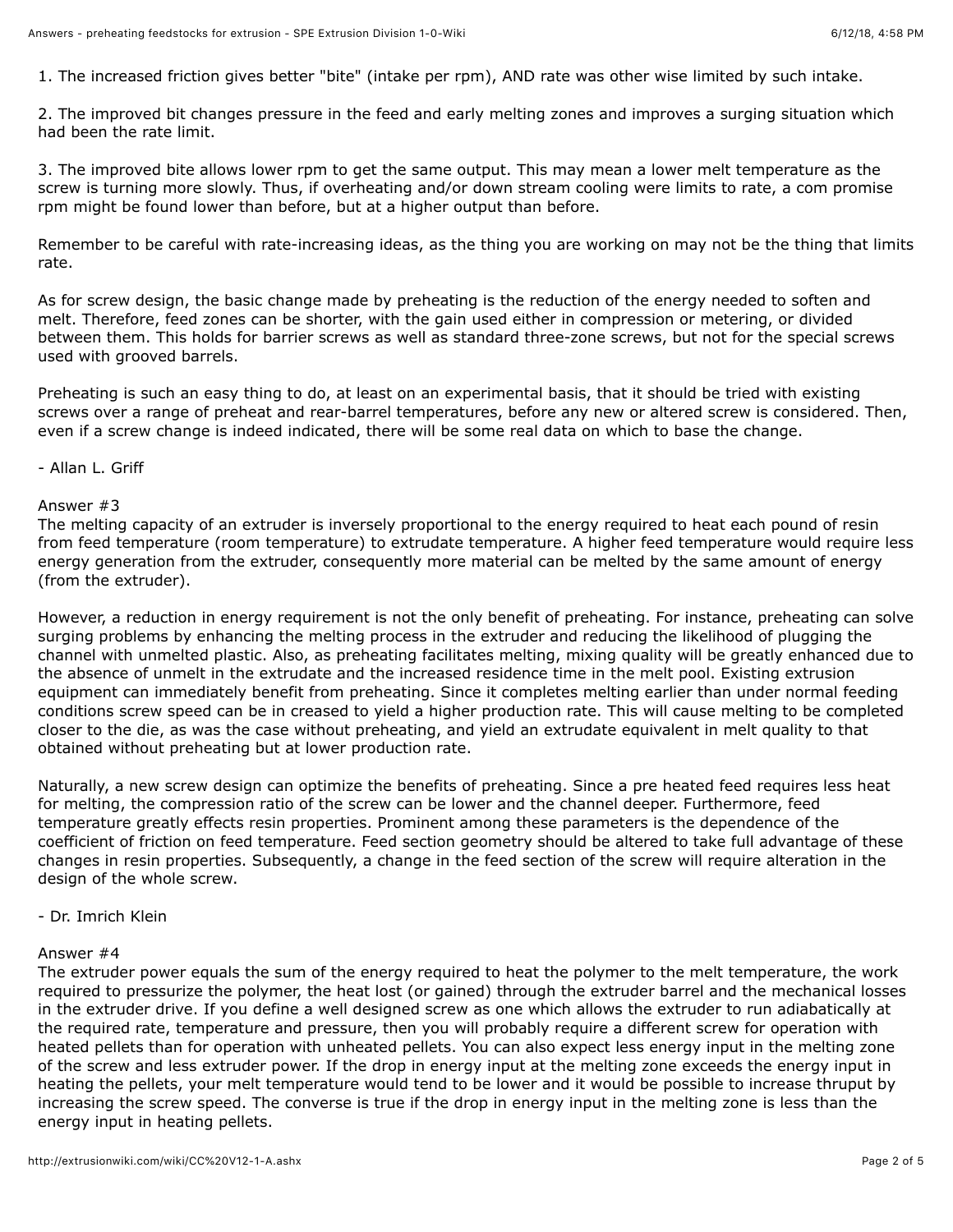If you are not using all of the power avail able at your extruder, you should be able to increase rates, with out a change in melt pressure or temperature, through modifications to the screw. Still higher rates should be obtain able by using heated pellets and all of the available extruder power with a well designed screw.

This discussion is limited to mechanical effects rather than any chemical effects related to pellet heating. You also need to retain the free flowing character of the pellet during heating.

- Dr. Kenneth L. Knox

#### Answer #5

The question specifically asks "What results can I expect from preheating PVC?" Al though nothing is absolute in plastic extrusion, all plastics extrude "better" when preheated, particularly PVC.

First, the plastic should always be fed above the dewpoint of the material. If, for instance, the plastic is stored in a cold area and is brought in directly to the extruder, it can be below the dewpoint and condense moisture which will at best give a bad finish and may even interfere with feeding.

Second, less energy is required for the melting process if the material is preheated. This is a simple heat balance and the results can be significant. This is not a problem for Mr. Hirschberger.

Third, particularly with rigid PVC, the lubrication system behaves differently at different feed temperatures. We have noted that as PVC ages, the compound seems to absorb the lubricant and less is available for processing. In this case, the quality of extrusion is even more enhanced by preheating.

The output rate is generally increased. Since the viscosity is lowered and the effective lubrication increased, a shallower screw can be accommodated without excessive burning. This, in turn means less retention time and a smoother, more fluid output, which may cause problems in sizing. Normally, we don't change screws, but can speed up the current screw. Screw design is probably optimum, however, and the advantages of even a small improvement can bring such gains that a constant up date should be the major technical program of any extrusion plant.

Powder extrusion is also improved by pre heating. By feeding directly out of the intensive blender, however, the additives may not have sufficient time to be absorbed, contrary to the effect mentioned by aging above. In this case, the power requirement and rate will improve, but the quality of the extrudate is generally poorer.

How much can you preheat. We normally preheat for an hour with 160 degree air. This is safe. However, we have heated pellets and powder up to 200 degrees F. Beyond that, mysterious blockages occur, presumably in the feed section.

## - Robert L. Miller

#### Answer #6

Pellet preheating in a single screw extruder depends on two major factors both of which radically change the rate of output.

Case I. Preheating usually is a major help in increasing the extrusion rate because the normal heat required to be added to the material by frictional and conductional contact with the barrel is already present in the material. Therefore, the pressure increase in the feed and compression sections increases abnormally quickly. This causes the pellets to traverse the metering section quicker, possibly without the time to mix and melt. Therefore, unless some thing is done to increase the back pressure, such as a head valve or finer screen pack, unmelted pellets can find their way into the head or clog the die.

Case II. The second major factor controlling the rate of extrusion is the friction in the feed section relative to the preheated compound. Let's assume that the lubricant system is relatively low melting, i.e., below the temperature of the preheat. The effect of preheating will allow the lubricant on the surface of the pellet to melt and lubricate, interfering with the feeding and pressure build-up — the net result: significantly lower extruder pressure and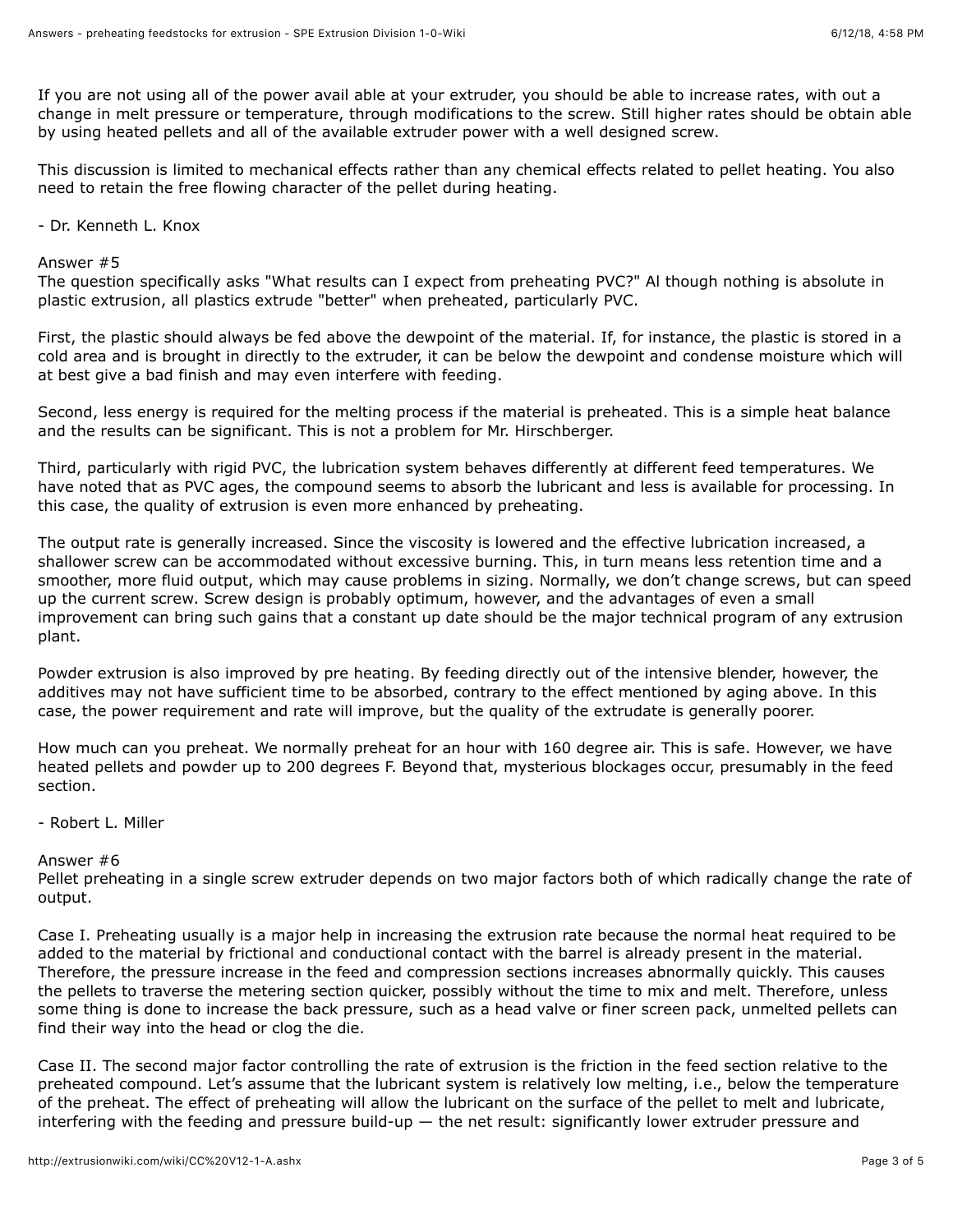output.

Now assume that the lubricant is higher melting than the preheat temperature and is highly compatible with the PVC resin. Under these conditions the preheat aids the rate of extrusion, but not necessarily improves the quality of extrusion (refer to the initial preheating case). Sometimes when the lubricant is very compatible with the PVC, it can improve the quality by acting as a processing aid.

Can the extruder output be increased by preheating when the extruder is not power limited? Mr. Hirschberger asks. If nothing interferes with the interaction of the pellets with the barrel surfaces, the answer is definitely yes.

But the important thing to remember is that the design of the screw normally is not structured for the higher output now obtained, so as mentioned in the first case, unmelted pellets can be expected at the tip of the screw unless the metering section is too shallow to allow the pellets to pass. Then, for shallow metering sections, overheating may result.

There is no question that a different screw design should be used to specifically accommodate the preheating. If the pellets traverse the screw faster, obviously the screw needs to be designed for faster melting. A barrier design helps immensely.

To accommodate a higher output without changing the screw, one must have had a screw which was not being used to the ultimate efficiency, i.e., the melting and mixing occurred earlier in the screw under normal operating conditions; if this condition exists, then the preheat illustrated in Case I will net higher out puts without changing the screw.

To sum up the realistic factors involved with pellet preheating, one must consider more than the design of the extruder screw. A partial list of the factors involved in beneficial preheating are as follows:

- 1. Rigid PVC formulation
- a. Lubricant type
- b. Lubricant level
- c. Synergistic lubricity
- d. Processing aids
- e. Type of stabilizer (some act as lubricants).
- 2. Rigid PVC format
- a. Cubes
- b. Spheres
- c. Oblong pellets
- 3. Temperature of the Preheat
- a. Relative to PVC compound components